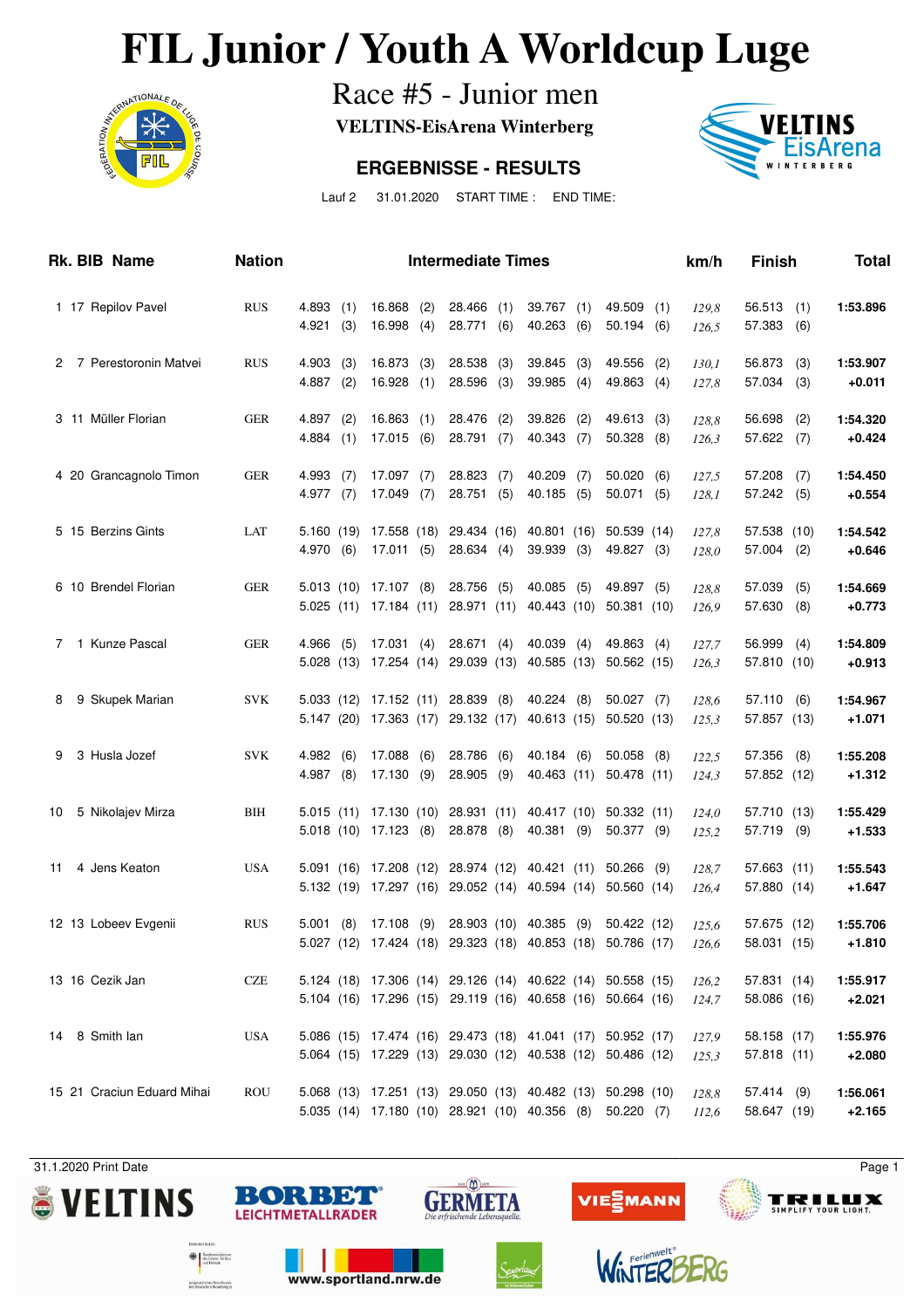# **FIL Junior / Youth A Worldcup Luge**<br>Race #5 - Junior men<br>VELTINS-EisArena Winterberg



Race #5 - Junior men

**VELTINS-EisArena Winterberg**

#### **ERGEBNISSE - RESULTS**



Lauf 2 31.01.2020 START TIME : END TIME:

| Rk. BIB Name            | <b>Nation</b> |           |     |                        |     | <b>Intermediate Times</b> |     |                                                |     |                                                            |     | km/h  | <b>Finish</b> |            | Total    |
|-------------------------|---------------|-----------|-----|------------------------|-----|---------------------------|-----|------------------------------------------------|-----|------------------------------------------------------------|-----|-------|---------------|------------|----------|
| 16 22 Nößler David      | <b>GER</b>    | 5.108(17) |     | 17.968 (20)            |     | 30.054 (20)               |     | 41.611 (20)                                    |     | 51.514 (20)                                                |     | 122,4 | 59.008 (20)   |            | 1:56.078 |
|                         |               | 4.931     | (4) | 16.928                 | (1) | $28.550$ (2)              |     | 39.920                                         | (2) | 49.790 (2)                                                 |     | 126.5 | 57.070        | (4)        | $+2.182$ |
| 17 14 Jubayi Saikeyi    | <b>CHN</b>    | 4.952     | (4) | 17.076 (5)             |     | 28.867 (9)                |     | 40.462 (12)                                    |     | 50.488 (13)                                                |     | 123.3 | 57.947 (16)   |            | 1:56.349 |
|                         |               | 4.997     | (9) | 17.187 (12)            |     | 29.054 (15)               |     | 40.716 (17)                                    |     | 50.881 (18)                                                |     | 119.3 | 58.402 (17)   |            | $+2.453$ |
| 18 18 Gufler Alex       | <b>ITA</b>    |           |     | 5.070 (14) 17.339 (15) |     |                           |     | 29.162 (15) 40.670 (15)                        |     | 50.615(16)                                                 |     | 126.5 | 57.922 (15)   |            | 1:56.415 |
|                         |               |           |     |                        |     |                           |     | 5.124 (18) 17.526 (20) 29.447 (20) 41.052 (19) |     | 51.068 (19)                                                |     | 125.6 | 58.493 (18)   |            | $+2.519$ |
| 19 19 Jakic Zlatan      | BIH           | 5.207(20) |     |                        |     |                           |     | 17.577 (19) 29.595 (19) 41.344 (19)            |     | 51.480 (19)                                                |     | 123.9 | 58.909 (18)   |            | 1:57.894 |
|                         |               |           |     |                        |     |                           |     |                                                |     | 5.180 (21) 17.442 (19) 29.433 (19) 41.234 (20) 51.415 (20) |     | 122.3 | 58.985 (20)   |            | $+3.998$ |
| 2 Kobayashi Seiya<br>20 | <b>JPN</b>    |           |     | 5.210 (21) 17.503 (17) |     |                           |     | 29.469 (17) 41.197 (18)                        |     | 51.430 (18)                                                |     | 123,2 | 58.963 (19)   |            | 1:59.094 |
|                         |               |           |     | 5.117 (17) 17.835 (21) |     | 30.073 (21)               |     | 42.009 (21)                                    |     | 52.410(21)                                                 |     | 119.9 | 1:00.131      | (21)       | $+5.198$ |
| 21 12 Ertel Mathis      | <b>GER</b>    | 5.003     | (9) | 22.194 (21)            |     | 38.300 (21)               |     | 51.279 (21)                                    |     | 1:01.627(21)                                               |     | 124.7 | 1:09.012(21)  |            | 2:05.756 |
|                         |               | 4.966     | (5) | 16.967                 | (3) | 28.528                    | (1) | 39.820                                         | (1) | 49.603                                                     | (1) | 128.0 | 56.744        | (1)        | +11.860  |
| 6 Hollander Sean        | <b>USA</b>    |           |     |                        |     |                           |     |                                                |     |                                                            |     |       |               | <b>DNS</b> |          |

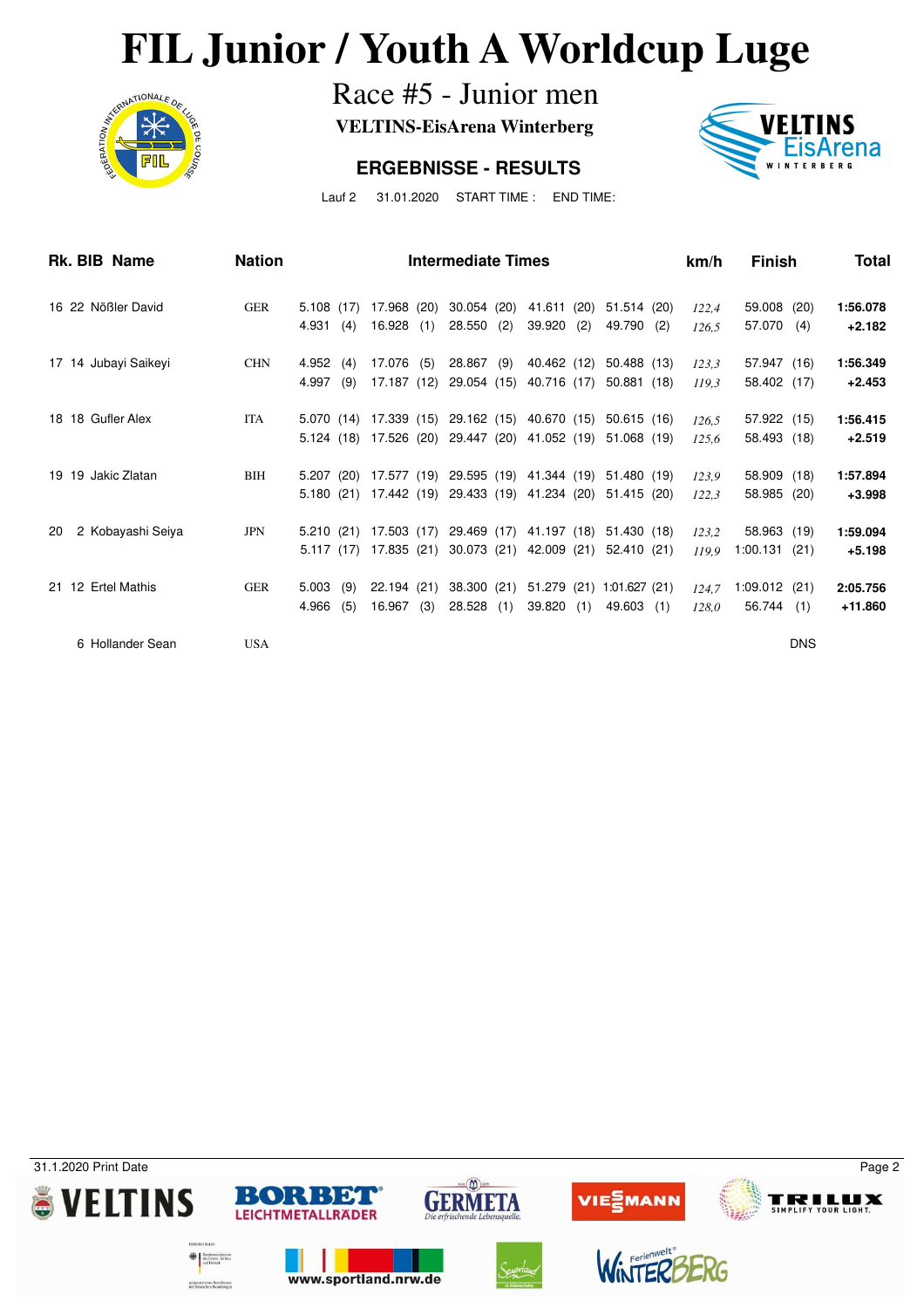# **FIL Junior / Youth A Worldcup Luge**<br>Race #5 - Junior women



Race #5 - Junior women

**VELTINS-EisArena Winterberg**

#### **ERGEBNISSE - RESULTS**



Lauf 2 31.01.2020 START TIME : END TIME:

|             | Rk. BIB Name                     | <b>Nation</b> |                                                                                                                          |                              |            | <b>Intermediate Times</b>   |            |                           |            |                                                    |            | km/h                    | <b>Finish</b>              |            | <b>Total</b>                     |
|-------------|----------------------------------|---------------|--------------------------------------------------------------------------------------------------------------------------|------------------------------|------------|-----------------------------|------------|---------------------------|------------|----------------------------------------------------|------------|-------------------------|----------------------------|------------|----------------------------------|
|             | 1 11 Hofer Verena                | <b>ITA</b>    | 3.167<br>(8)<br>3.159<br>(3)                                                                                             | $12.604$ (7)<br>12.610       | (4)        | 23.278 (4)<br>23.382        | (1)        | 35.441<br>35.764          | (3)<br>(2) | 39.063<br>39.480                                   | (2)<br>(2) | 120,5<br>117,8          | 44.631<br>45.256           | (2)<br>(2) | 1:29.887                         |
|             | 2 10 Degenhardt Jessica          | <b>GER</b>    | 3.164<br>(6)<br>3.158<br>(2)                                                                                             | 12.751 (21)<br>12.578        | (2)        | 23.549 (15)<br>23.395 (2)   |            | 35.741 (11)<br>35.718     | (1)        | 39.344<br>$39.388$ (1)                             | (9)        | 121,9<br>121,0          | 44.924<br>45.041           | (7)<br>(1) | 1:29.965<br>$+0.078$             |
| 3           | 4 Richter Isabell                | <b>GER</b>    | 3.165<br>(7)<br>3.171<br>(5)                                                                                             | 12.593<br>12.676             | (6)<br>(6) | 23.240<br>23.562            | (1)<br>(7) | 35.387<br>36.012          | (1)<br>(8) | 39.000<br>39.727 (8)                               | (1)        | 121,5<br>119,0          | 44.524<br>45.462           | (1)<br>(6) | 1:29.986<br>$+0.099$             |
| 3           | 8 Berzina Sigita                 | LAT           | 3.129<br>(1)<br>3.136<br>(1)                                                                                             | 12.531<br>12.546             | (1)<br>(1) | 23.251<br>23.398            | (2)<br>(3) | 35.437<br>35.813          | (2)<br>(3) | 39.070<br>39.534 (3)                               | (3)        | 120,2<br>118,5          | 44.640<br>45.346           | (3)<br>(3) | 1:29.986<br>$+0.099$             |
| 5           | 9 Vitola Elina leva              | LAT           | 3.160<br>(5)<br>3.163<br>(4)                                                                                             | 12.565<br>12.605             | (3)<br>(3) | 23.281<br>23.487(4)         | (5)        | 35.471<br>35.915          | (4)<br>(4) | 39.112(4)<br>39.646 (6)                            |            | 120,9<br>117,8          | 44.741<br>45.486           | (4)<br>(7) | 1:30.227<br>$+0.340$             |
|             | 6 12 Oberhofer Marion            | <b>ITA</b>    | 3.152<br>(2)<br>3.178<br>(9)                                                                                             | 12.584<br>12.679             | (5)<br>(7) | 23.348 (6)<br>23.607 (11)   |            | 35.557<br>36.038 (10)     | (6)        | 39.186 (5)<br>39.757 (10)                          |            | 120,6<br>118,5          | 44.774<br>45.498           | (5)<br>(8) | 1:30.272<br>$+0.385$             |
| $7^{\circ}$ | 7 Fräbel Merle                   | <b>GER</b>    | 3.159<br>(4)<br>3.173<br>(6)                                                                                             | 12.581<br>12.784 (24)        | (4)        | $23.363$ (7)<br>23.776 (25) |            | 35.635<br>36.274 (23)     | (7)        | 39.282 (7)<br>39.994 (23)                          |            | 120,9<br>118,7          | 44.880<br>45.772 (19)      | (6)        | 1:30.652<br>$+0.765$             |
|             | 8 13 Loginova Diana              | <b>RUS</b>    | 3.184 (12) 12.630<br>3.192 (12) 12.685 (11)                                                                              |                              | (9)        | 23.448 (9)<br>23.619 (13)   |            |                           |            | 35.727 (10) 39.394 (10)<br>36.078 (14) 39.802 (14) |            | 120,2<br>117,8          | 45.036<br>45.617 (13)      | (9)        | 1:30.653<br>$+0.766$             |
| 9           | 1 Hu Huilan                      | <b>CHN</b>    | 3.184 (12) 12.684 (13)<br>3.177(8)                                                                                       | 12.679 (7)                   |            | 23.479 (11)<br>23.612 (12)  |            | 35.752 (12)               |            | 39.404 (11)<br>36.107 (15) 39.838 (16)             |            | 119,8<br>118,6          | 45.054 (10)<br>45.614 (12) |            | 1:30.668<br>$+0.781$             |
|             | 10 22 Mazur Sofia                | <b>RUS</b>    | 3.189<br>3.178<br>(9)                                                                                                    | $(15)$ 12.659 (12)<br>12.639 | (5)        | 23.522 (14)<br>$23.508$ (5) |            | 35.910 (15)<br>35.940 (7) |            | 39.592 (16)<br>39.652 (7)                          |            | 119,7<br>118,4          | 45.338 (14)<br>45.407 (5)  |            | 1:30.745<br>$+0.858$             |
|             | 11 17 Yurchenko Elizaveta        | <b>RUS</b>    | 3.182 (11) 12.650 (10) 23.502 (12)<br>3.200 (17) 12.717 (16) 23.628 (14)                                                 |                              |            |                             |            | 35.830 (13)               |            | 39.506 (13)<br>36.064 (13) 39.796 (13)             |            | 119,8<br>118,3          | 45.192 (11)<br>45.610 (11) |            | 1:30.802<br>$+0.915$             |
|             | 12 30 Buzatoiu Corina            | <b>ROU</b>    | 3.203 (19) 12.748 (20) 23.715 (22) 36.147 (21) 39.848 (20)<br>3.195 (15) 12.680 (9) 23.552 (6) 35.917 (5) 39.618 (4)     |                              |            |                             |            |                           |            |                                                    |            | 118.8<br>117,4          | 45.677 (19)<br>45.376 (4)  |            | 1:31.053<br>$+1.166$             |
|             | 13 2 Curmei Cezara Alexandra ROU |               | 3.205 (20) 12.747 (19) 23.594 (17) 35.917 (16) 39.586 (15)<br>3.203 (18) 12.711 (15) 23.642 (15) 36.164 (19) 39.917 (20) |                              |            |                             |            |                           |            |                                                    |            | 125,1<br>122,4          | 45.294 (13)<br>45.778 (21) |            | 1:31.072<br>$+1.185$             |
|             | 14 19 Allmaier Barbara           | <b>AUT</b>    | 3.192 (16) 12.712 (14) 23.661 (19) 36.103 (19) 39.802 (19)<br>3.189 (11) 12.703 (12) 23.606 (10) 36.048 (12) 39.767 (11) |                              |            |                             |            |                           |            |                                                    |            | 118,8                   | 45.539 (16)<br>45.545 (10) |            | 1:31.084                         |
|             | 15 3 Kirkby Sophia               | <b>USA</b>    | 3.202 (18) 12.720 (15) 23.512 (13) 35.831 (14) 39.508 (14)<br>3.221 (22) 12.729 (17) 23.661 (17) 36.219 (21) 39.988 (22) |                              |            |                             |            |                           |            |                                                    |            | 117,5<br>118,9<br>116,4 | 45.239 (12)<br>45.855 (23) |            | $+1.197$<br>1:31.094<br>$+1.207$ |











www.sportland.nrw.de

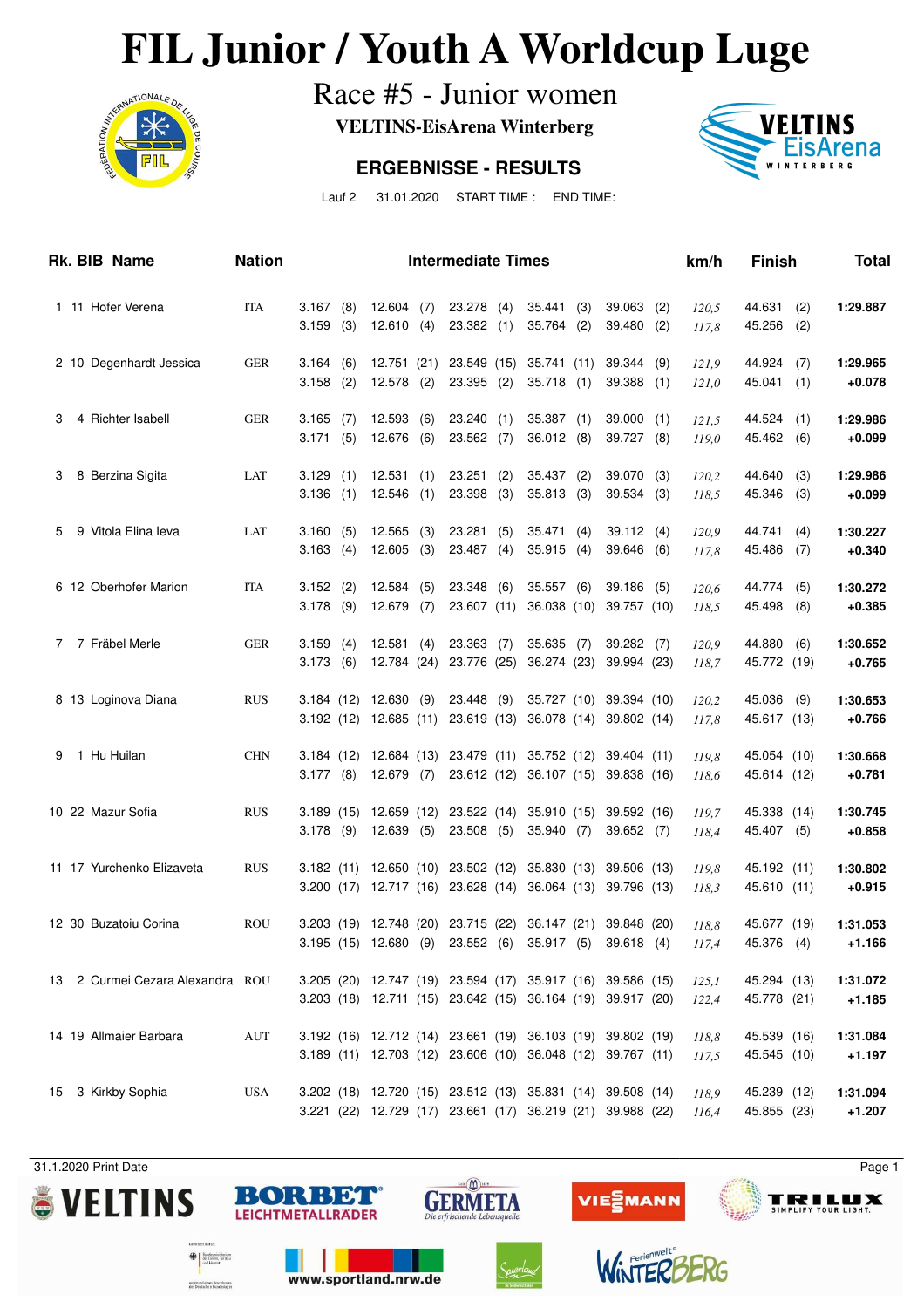# **FIL Junior / Youth A Worldcup Luge**<br>Race #5 - Junior women



Race #5 - Junior women

**VELTINS-EisArena Winterberg**

#### **ERGEBNISSE - RESULTS**



Lauf 2 31.01.2020 START TIME : END TIME:

| Rk. BIB Name                  | <b>Nation</b> |                                   | <b>Intermediate Times</b>                      |                                                                                                                                | km/h           | <b>Finish</b>              | <b>Total</b>         |
|-------------------------------|---------------|-----------------------------------|------------------------------------------------|--------------------------------------------------------------------------------------------------------------------------------|----------------|----------------------------|----------------------|
| 16 21 Olesik Daria            | <b>RUS</b>    | 3.194 (13) 12.683 (10) 23.598 (9) |                                                | 3.185 (14) 12.653 (11) 23.578 (16) 35.965 (17)<br>39.650 (17)<br>36.030 (9)<br>39.744 (9)                                      | 119,6<br>115.1 | 45.457 (15)<br>45.733 (16) | 1:31.190<br>$+1.303$ |
| 17 23 Simonek Alena Greta     | <b>AUT</b>    |                                   | 3.235 (26) 12.779 (22) 23.681 (20)             | 3.223 (25) 12.771 (23) 23.676 (20) 36.077 (18)<br>39.775 (18)<br>36.111 (16) 39.822 (15)                                       | 119,8<br>118,1 | 45.596 (17)<br>45.619 (14) | 1:31.215<br>$+1.328$ |
| 18 25 Lerch Lisa              | <b>AUT</b>    |                                   |                                                | 3.212 (22) 12.819 (28) 23.798 (27) 36.273 (24)<br>39.987 (24)<br>3.197 (16) 12.833 (25) 23.774 (24) 36.246 (22)<br>39.962 (21) | 118,5<br>118,1 | 45.786 (20)<br>45.746 (17) | 1:31.532<br>+1.645   |
| 19 24 Maskale Justine         | LAT           |                                   | 3.215 (23) 12.760 (22) 23.707 (21) 36.142 (20) | 39.879 (22)<br>3.226 (25) 12.754 (19) 23.672 (19) 36.149 (17)<br>39.891 (17)                                                   | 118,2<br>117,4 | 45.795 (21)<br>45.779 (22) | 1:31.574<br>+1.687   |
| 20 27 Marsikova Michaela      | <b>CZE</b>    |                                   | 3.179 (10) 12.727 (17) 23.744 (24) 36.317 (26) | 40.054 (26)<br>3.175 (7) 12.710 (14) 23.695 (21) 36.189 (20)<br>39.913 (19)                                                    | 117,3<br>117,8 | 45.925 (22)<br>45.725 (15) | 1:31.650<br>$+1.763$ |
| 21 26 Bona Franceska          | LAT           | 3.213 (19) 12.739 (18) 23.587 (8) | 3.216 (24) 12.828 (29) 23.813 (28) 36.244 (23) | 39.979 (23)<br>35.917(5)<br>39.642 (5)                                                                                         | 116,4<br>113,8 | 46.155 (25)<br>45.541 (9)  | 1:31.696<br>+1.809   |
| 22 29 Loss Madlen             | AUT           |                                   | 3.206 (21) 12.800 (26) 23.790 (26) 36.340 (27) | 40.097 (27)<br>3.194 (13) 12.709 (13) 23.649 (16) 36.149 (17)<br>39.905 (18)                                                   | 116,5<br>116,3 | 46.021 (24)<br>45.760 (18) | 1:31.781<br>$+1.894$ |
| 23 14 Liu Xinyi               | <b>CHN</b>    |                                   |                                                | 3.224 (26) 12.786 (25) 23.733 (23) 36.166 (22) 39.874 (21)<br>3.217 (20) 12.896 (28) 23.919 (28) 36.468 (28) 40.244 (27)       | 118,8<br>114,3 | 45.630 (18)<br>46.332 (28) | 1:31.962<br>$+2.075$ |
| 24 18 Gulijienaiti Adikeyoumu | <b>CHN</b>    |                                   |                                                | 3.224 (26) 12.784 (24) 23.768 (25) 36.290 (25) 40.047 (25)<br>3.222 (23) 12.774 (21) 23.765 (23) 36.340 (25) 40.109 (25)       | 118,8<br>117,9 | 45.961 (23)<br>46.039 (25) | 1:32.000<br>$+2.113$ |
| 25 28 Jamroz Natalia          | POL           |                                   |                                                | 3.250 (30) 12.855 (30) 23.916 (31) 36.535 (30) 40.316 (29)<br>3.262 (28) 12.856 (27) 23.826 (26) 36.363 (26) 40.125 (26)       | 115,7<br>116,9 | 46.279 (26)<br>46.035 (24) | 1:32.314<br>$+2.427$ |
| 26 31 Petrikova Bianka        | <b>SVK</b>    |                                   |                                                | 3.225 (28) 12.811 (27) 23.883 (30) 36.557 (31) 40.362 (30)<br>3.217 (20) 12.766 (20) 23.756 (22) 36.313 (24) 40.092 (24)       | 115,6<br>115,4 | 46.415 (28)<br>46.082 (26) | 1:32.497<br>$+2.610$ |
| 27 16 Pavlikova Andrea        | <b>SVK</b>    |                                   |                                                | 3.258 (31) 12.861 (31) 23.868 (29) 36.451 (29) 40.240 (28)<br>3.265 (29) 12.852 (26) 23.878 (27) 36.436 (27) 40.246 (28)       | 115.2<br>114,5 | 46.291 (27)<br>46.307 (27) | 1:32.598<br>$+2.711$ |
| 28 20 Mazlo McKenna           | <b>USA</b>    |                                   |                                                | 3.236 (29) 12.743 (18) 23.599 (18) 36.427 (28) 40.685 (31)<br>3.252 (27) 12.779 (22) 23.671 (18) 36.044 (11) 39.775 (12)       | 101,6<br>114,4 | 47.571 (29)<br>45.774 (20) | 1:33.345<br>$+3.458$ |
| 29 15 Storch Elisa-Marie      | GER           |                                   |                                                | 3.196 (17) 12.720 (15) 23.464 (10) 35.700 (8) 39.341 (8)<br>3.223 (24) 15.937 (29) 28.348 (29) 41.435 (29) 45.246 (29)         | 120,4<br>115,9 | 44.938 (8)<br>51.136 (29)  | 1:36.074<br>$+6.187$ |
| 6 Wang Peixuan                | <b>CHN</b>    |                                   |                                                | 3.169 (9) 12.612 (8) 23.424 (8) 35.725 (9) 39.414 (12)                                                                         | 117,3          | <b>DNF</b>                 |                      |





www.sportland.nrw.de





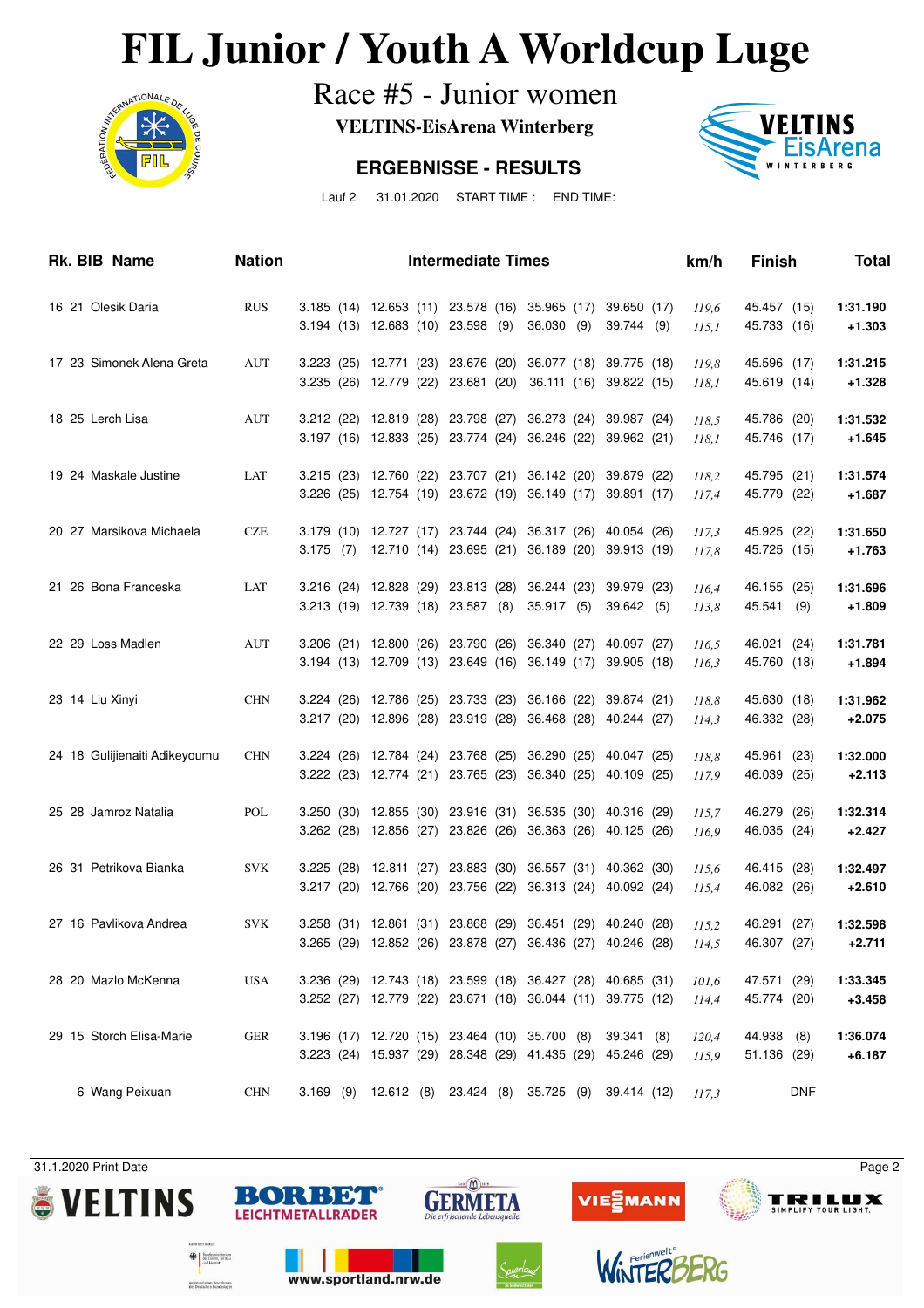# **FIL Junior / Youth A Worldcup Luge**<br>Race #5 - Junior women<br>VELTINS-EisArena Winterberg



Race #5 - Junior women

**VELTINS-EisArena Winterberg**

#### **ERGEBNISSE - RESULTS**



Lauf 2 31.01.2020 START TIME : END TIME:

| Rk. BIB Name        | <b>Nation</b> | Intermediate Times |  |  |  |  |                                                       |  | km/h | Finish | Total |            |  |
|---------------------|---------------|--------------------|--|--|--|--|-------------------------------------------------------|--|------|--------|-------|------------|--|
| 5 Schneider Vanessa | <b>GER</b>    |                    |  |  |  |  | 3.154 (3) 12.555 (2) 23.277 (3) 35.473 (5) 39.219 (6) |  |      |        | 102.7 | <b>DNF</b> |  |

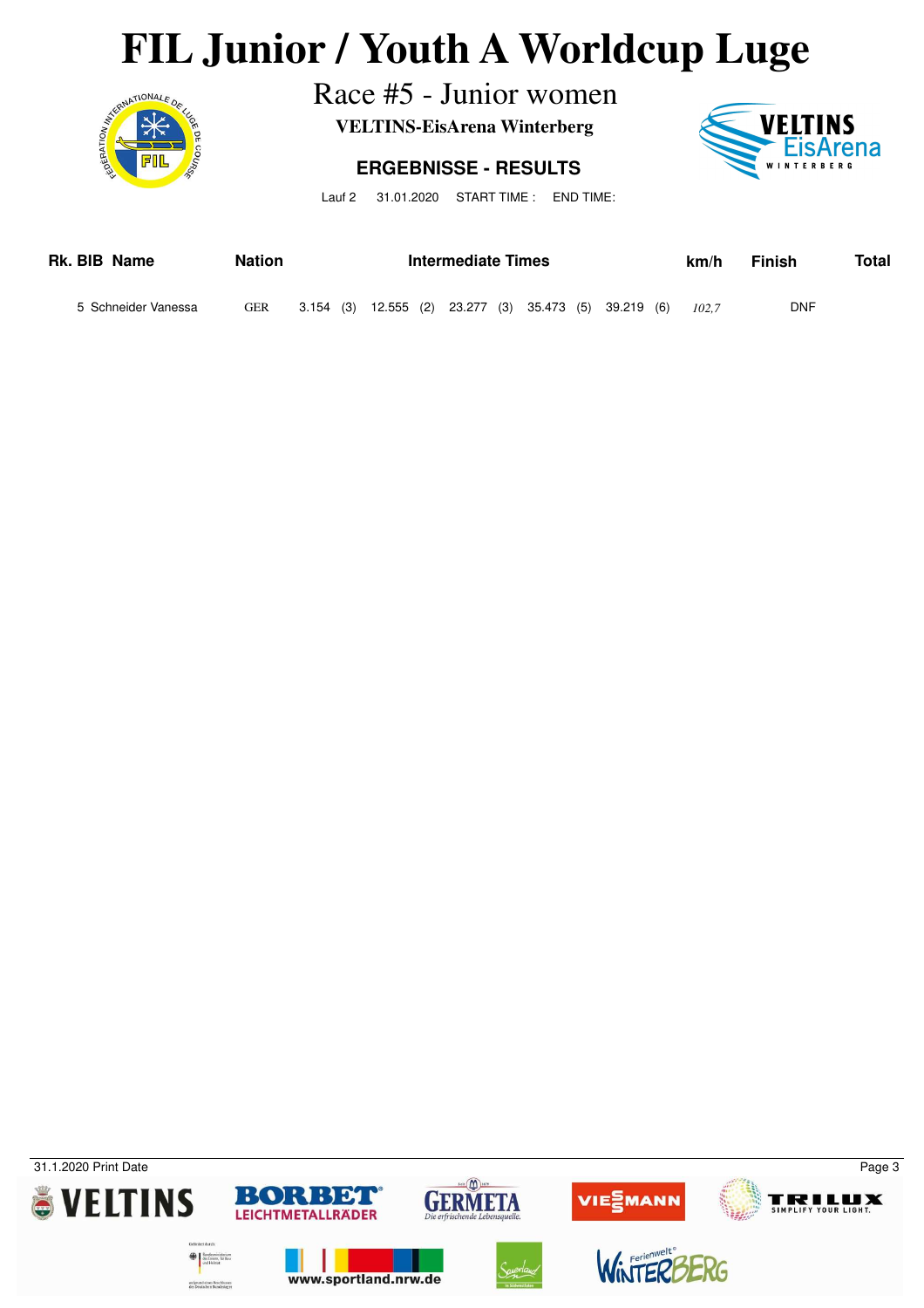# **FIL Junior / Youth A Worldcup Luge**<br>Race #5 - Doubles<br>VELTINS-EisArena Winterberg



Race #5 - Doubles

**VELTINS-EisArena Winterberg**

#### **ERGEBNISSE - RESULTS**



Lauf 2 31.01.2020 START TIME : END TIME:

|    |    | Rk. BIB Name                                   | <b>Nation</b> |                         |            |                           |             | <b>Intermediate Times</b>  |            |                            |            |                                                    |            | km/h           | <b>Finish</b>         |            | Total                |
|----|----|------------------------------------------------|---------------|-------------------------|------------|---------------------------|-------------|----------------------------|------------|----------------------------|------------|----------------------------------------------------|------------|----------------|-----------------------|------------|----------------------|
|    |    | 1 10 Ewald Max Richard<br>Jannusch Jakob       | <b>GER</b>    | 6.572(4)<br>6.516       | (1)        | 25.363<br>25.229          | (2)<br>(1)  | 32.738<br>32.560           | (2)<br>(1) | 39.504<br>39.304           | (2)<br>(1) | 41.560<br>41.357(1)                                | (2)        | 127.2<br>125.9 | 47.176<br>46.924      | (1)<br>(1) | 1:34.100             |
| 2  |    | 9 Buchnev Dmitriy<br>Kilseev Daniil            | <b>RUS</b>    | 6.472(1)<br>6.538       | (3)        | 25.270<br>25.335          | (1)<br>(4)  | 32.674(1)<br>32.699        | (4)        | 39.478<br>39.436           | (1)<br>(2) | 41.559<br>41.483                                   | (1)<br>(2) | 118,0          | 47.195<br>47.062      | (2)<br>(2) | 1:34.257<br>$+0.157$ |
|    |    |                                                |               |                         |            |                           |             |                            |            |                            |            |                                                    |            | 121,3          |                       |            |                      |
| 3  |    | 8 Karnaukhov Mikhail<br>Chirva Iurii           | <b>RUS</b>    | 6.550<br>6.602          | (3)<br>(5) | 25.482<br>25.337          | (4)<br>(5)  | 32.932(4)<br>32.717 (5)    |            | 39.790<br>39.528           | (5)<br>(4) | 41.889<br>41.605                                   | (4)<br>(4) | 117,6<br>118.1 | 47.615<br>47.305      | (4)<br>(4) | 1:34.920<br>$+0.820$ |
| 4  |    | 6 Hollander Sean                               | <b>USA</b>    | 6.694                   | (7)        | 25.648                    | (6)         | 33.084                     | (6)        | 39.944                     | (6)        | 42.049                                             | (7)        | 118,8          | 47.823                | (6)        | 1:35.071             |
|    |    | O Gara Michael                                 |               | 6.594                   | (4)        | 25.331                    | (3)         | 32.695                     | (3)        | 39.509                     | (3)        | 41.595                                             | (3)        | 120,1          | 47.248                | (3)        | $+0.971$             |
| 5  |    | 4 Gatt Juri Thomas<br>Schoepf Riccardo Martin  | <b>AUT</b>    | 6.543<br>6.518          | (2)<br>(2) | 25.391<br>25.274          | (3)<br>(2)  | 32.825<br>32.689           | (3)<br>(2) | 39.680<br>39.535           | (3)<br>(5) | 41.770<br>41.654                                   | (3)<br>(5) | 123.6<br>112,8 | 47.530<br>47.715      | (3)<br>(8) | 1:35.245<br>$+1.145$ |
| 6  |    | 5 Jäger Moritz                                 | <b>GER</b>    | 6.777                   | (9)        | 25.745                    | (8)         | 33.171                     | (8)        | 40.027                     | (8)        | 42.123                                             | (8)        | 124.8          | 47.960                | (8)        | 1:35.453             |
|    |    | Steudte Valentin                               |               | 6.804                   | (9)        | 25.648                    | (7)         | 33.014                     | (7)        | 39.789                     | (7)        | 41.868                                             | (8)        | 121,1          | 47.493                | (5)        | $+1.353$             |
| 7  |    | 3 Popov Viacheslav<br>Osipenko Antom           | <b>RUS</b>    | 6.811(10)<br>6.872(10)  |            | 25.830<br>25.734          | (10)<br>(9) | 33.244<br>33.099           | (9)<br>(9) | 40.040<br>39.867           | (9)<br>(9) | 42.126<br>41.940                                   | (9)<br>(9) | 117,2<br>119,2 | 47.813<br>47.678      | (5)<br>(6) | 1:35.491<br>$+1.391$ |
| 8  |    | 7 Sevics-Mikelsevics Eduards LAT               |               | 6.649                   | (5)        | 25.517                    | (5)         | 32.939                     | (5)        | 39.785                     | (4)        | 41.925                                             | (5)        | III.7          | 48.019                | (9)        | 1:35.728             |
|    |    | <b>Krasts Lukass</b>                           |               | 6.799                   | (8)        | 25.610                    | (6)         | 32.969                     | (6)        | 39.733                     | (6)        | 41.825                                             | (6)        | 114,7          | 47.709                | (7)        | $+1.628$             |
| 9  | -1 | Karas Jakub<br><b>Karas Mateuesz</b>           | POL           | 6.674<br>6.792          | (6)<br>(7) | 25.790<br>25.865 (10)     | (9)         | 33.295 (10)<br>33.350 (10) |            |                            |            | 40.218 (10) 42.327 (10)<br>40.243 (10) 42.343 (10) |            | 122,8<br>124,1 | 48.195 (10)<br>48.178 | (9)        | 1:36.373<br>$+2.273$ |
| 10 |    | 2 Altenhoff Henrik                             | <b>GER</b>    | 6.768                   | (8)        | 25.722                    | (7)         | 33.137                     | (7)        | 39.951                     | (7)        | 42.042                                             | (6)        | 118,6          | 47.861                | (7)        | 1:40.671             |
|    |    | Oberliessen Matteo                             |               | 6.769                   | (6)        | 25.655                    | (8)         | 33.018 (8)                 |            | 39.790                     | (8)        | 41.857 (7)                                         |            | 118,1          | 52.810 (11)           |            | $+6.571$             |
|    |    | 11 12 Varga Vratislav<br>Majercak Metod        | <b>SVK</b>    | 7.246 (12)<br>7.658(11) |            | 26.546 (12)<br>27.015(11) |             | 34.061 (12)<br>34.536 (11) |            | 40.992 (12)<br>41.523 (11) |            | 43.205 (12)<br>43.859 (11)                         |            | 109,5<br>100,0 | 49.768<br>51.467 (10) | (11)       | 1:41.235<br>$+7.135$ |
|    |    | 11 Turea Mircea<br>Motzca Constantin-Sebastian | <b>ROU</b>    | 6.977                   | (11)       | 26.217 (11)               |             | 33.770 (11)                |            | 40.706                     | (11)       | 42.826 (11)                                        |            | 118.5          |                       | <b>DNF</b> |                      |

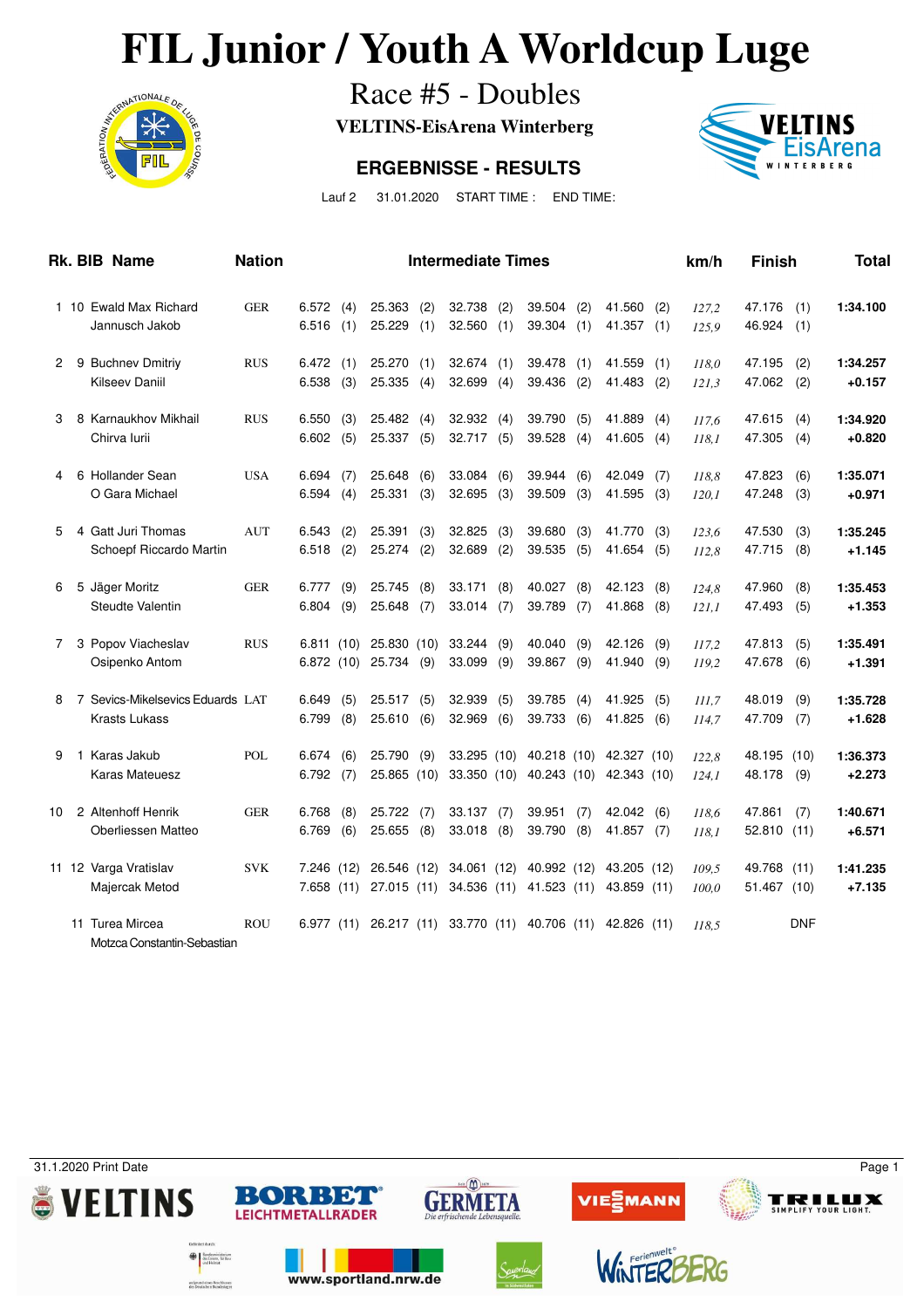# **FIL Junior / Youth A Worldcup Luge**<br>Race #5 - Team Competition<br>VELTINS-EisArena Winterberg



Race #5 - Team Competition

**VELTINS-EisArena Winterberg**

#### **ERGEBNISSE - RESULTS**



Lauf 3 31.01.2020 START TIME : END TIME:

| <b>Rk. BIB Name</b> |  | <b>Nation</b>      | <b>Intermediate Times</b> |             |     |           |     |              |     |            |     |            |     | <b>Finish</b> |            | Total      |          |
|---------------------|--|--------------------|---------------------------|-------------|-----|-----------|-----|--------------|-----|------------|-----|------------|-----|---------------|------------|------------|----------|
| $\mathbf{1}$        |  | 8 Team GER         |                           | 7.080       | (1) | 26.125    | (1) | 33.520(1)    |     | 40.294     | (1) | 42.353     | (1) | 119.0         | 48.009     | (1)        | 2:21.383 |
|                     |  |                    |                           | 6.141       | (1) | 24.593    | (1) | 31.913       | (1) | 38.648     | (1) | 40.703     | (1) | 120,2         | 46.295     | (1)        |          |
|                     |  |                    |                           | 6.613(1)    |     | 25.235    | (1) | 32.562(1)    |     | 39.319     | (1) | 41.384(1)  |     | 119,7         | 47.079 (1) |            |          |
| 2                   |  | 3 Team AUT         |                           | 7.210       | (2) | 26.387    | (2) | 33.797 (2)   |     | 40.599     | (2) | 42.659     | (2) | 119,7         | 48.331     | (2)        | 2:22.883 |
|                     |  |                    |                           | 6.382       | (2) | 25.032    | (2) | 32.400       | (2) | 39.160     | (2) | 41.231     | (2) | 119.3         | 46.882     | (2)        | $+1.500$ |
|                     |  |                    |                           | 6.626       | (2) | 25.412(2) |     | $32.767$ (2) |     | 39.544     | (2) | 41.619     | (2) | 119,0         | 47.670     | (2)        |          |
| 3                   |  | 4 Team ROU         |                           | 7.676       | (5) | 26.981    | (5) | 34.388 (5)   |     | 41.156     | (5) | 43.222     | (5) | 120,0         | 48.891     | (4)        | 2:24.980 |
|                     |  |                    |                           | 6.816       | (5) | 25.741    | (5) | 33.126       | (5) | 39.876     | (5) | 41.936     | (5) | 119,5         | 47.610     | (5)        | $+3.597$ |
|                     |  |                    |                           | 6.989       | (5) | 26.145    | (5) | 33.631(5)    |     | 40.476     | (5) | 42.576     | (5) | 117,8         | 48.479     | (4)        |          |
|                     |  | 4 1 Team POL / ITA |                           | 7.474(4)    |     | 26.786    | (4) | 34.232 (4)   |     | 41.068     | (3) | 43.140     | (3) | 118,7         | 48.824     | (3)        | 2:25.098 |
|                     |  |                    |                           | 6.632(3)    |     | 25.496    | (3) | 32.853       | (3) | 39.626     | (3) | 41.700     | (4) | 119.1         | 47.418     | (4)        | $+3.715$ |
|                     |  |                    |                           | $6.727$ (3) |     | 25.741(4) |     | $33.201$ (4) |     | 40.110 (4) |     | 42.211 (3) |     | 122,9         | 48.856 (5) |            |          |
| 5                   |  | 6 Team USA         |                           | 7.420       | (3) | 26.696    | (3) | $34.179$ (3) |     | 41.084     | (4) | 43.208     | (4) | 116.1         | 49.065     | (5)        | 2:25.296 |
|                     |  |                    |                           | 6.869       | (6) | 25.778    | (6) | 33.227       | (6) | 40.026     | (6) | 42.085     | (6) | 120,1         | 47.756     | (6)        | $+3.913$ |
|                     |  |                    |                           | 6.769       | (4) | 25.546    | (3) | $32.888$ (3) |     | 40.104     | (3) | 42.320     | (4) | 112,4         | 48.475 (3) |            |          |
| 6.                  |  | 2 Team SVK         |                           | 7.870       | (6) | 27.564    | (6) | 35.138(6)    |     | 42.122     | (6) | 44.279     | (6) | 114,3         | 50.350     | (6)        | 2:26.807 |
|                     |  |                    |                           | 6.737       | (4) | 25.593    | (4) | 32.940       | (4) | 39.665     | (4) | 41.698     | (3) | 121,1         | 47.256     | (3)        | $+5.424$ |
|                     |  |                    |                           | 7.363       | (6) | 26.541    | (6) | 33.973 (6)   |     | 40.868     | (6) | 43.051     | (6) | 110,9         | 49.201     | (6)        |          |
|                     |  | 7 Team RUS         |                           | 7.196       | (8) | 26.347    | (8) | $33.755$ (8) |     | 40.511     | (8) | 42.583     | (8) | 118.0         |            | <b>DSQ</b> |          |
|                     |  |                    |                           | 6.524(8)    |     | 25.330    | (8) | 32.677(8)    |     | 39.378     | (8) | 41.409     | (8) | 121,7         |            | <b>DSQ</b> |          |
|                     |  | 5 Team LAT         |                           | $6.902$ (7) |     | 25.902    | (7) | 33.276 (7)   |     | 40.037 (7) |     | 42.097 (7) |     | 120,0         |            | <b>DSQ</b> |          |
|                     |  |                    |                           | 6.460       | (7) | 25.146    | (7) | $32.454$ (7) |     | 39.103     | (7) | 41.137 (7) |     | 119,9         |            | <b>DSQ</b> |          |